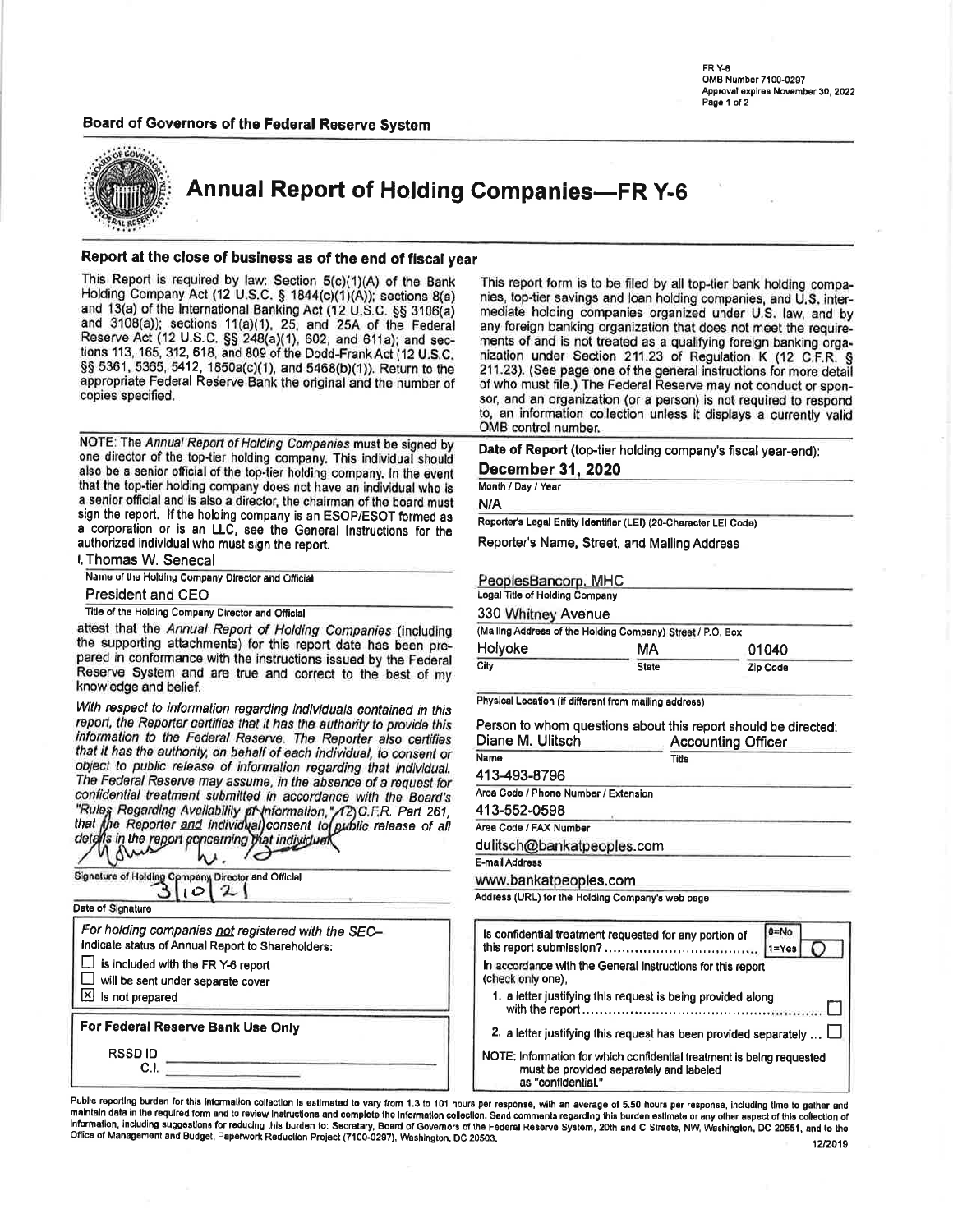#### PEOPLESBANCORP, MHC **Corporate Organizational Chart** Fiscal Year Ending December 31, 2020



LEI not applicable unless otherwise noted

Arundo, Inc - Created as a Massachusetts Security Corporation, Is taxed in Massachusetts at 1,32% (only owns securities that CAN be collateral for borroweing from FHLB) PB Partners, Inc - Created as a Massachusetts Security Corporation 1s taxed in Massachusetts at 1,32% (Owns securities that CANNOT be collateral for FHLB Purpose) PBHQ Whitney, - owns 330 Whitney Ave. All building operations at this location run through this company

NEFWC, Ine - Acquired 12/23/10 from New England Farm Workers Council. Only asset is a LP interest in Boriquen Apartments (affordable Housing)

TNOP, Inc. - Other Real Estate Owned (OREO) subsidiary to hold problem or potential problem foreclosed properties

×.

First Suffield Mortgage Co. - Acquired 11/30/2018 from First National Bank of Suffield to make mortgage loans in CT. Company is inactive as of 1/1/2019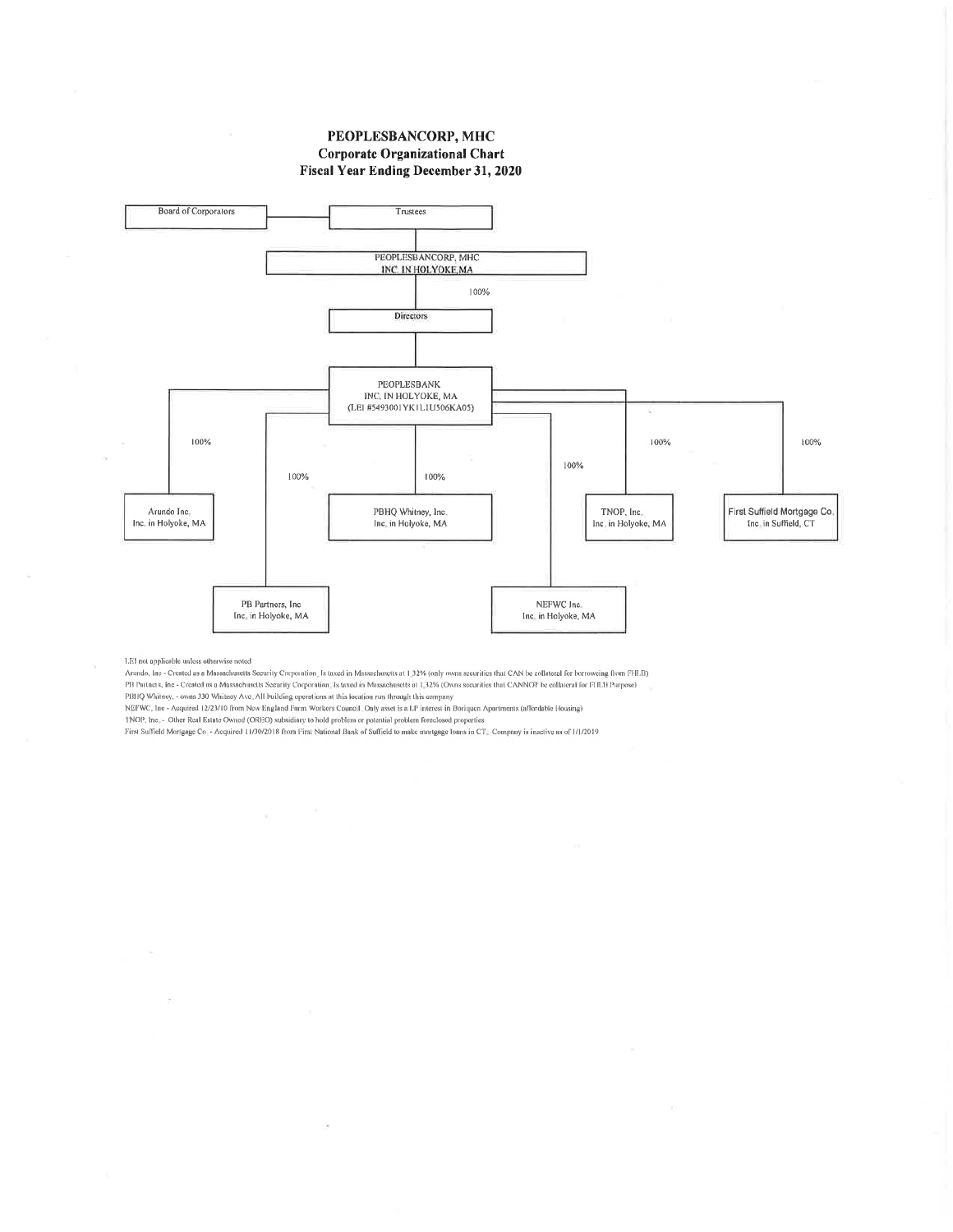Results: A list of branches for your depository institution: PEOPLESBANK (ID\_RSSD: 613400).<br>This depository institution is held by PEOPLESBANCORP, MHC (3186585) of HOLYOKE, MA.<br>The data are as of 12/31/2020. Data reflects

**Reconciliation and Verification Steps**<br>1. In the <mark>Data Action column of each branch row, enter one or more of the actions specified below<br>2. If required, enter the date in the **Effective Date** column</mark>

Addens<br>Cherithe branch information is correct, enter 'OK' in the Data Addoncolumn. The Data Addoncolumn and the date when this information first became valid in the Effective Date column.<br>Close: If a branch listed was sold

If printing this list, you may need to adjust your page setup in MS Excel. Try using landscape orientation, page scaling, and/or legal sized paper.

<u>Submission Procedure</u><br>When you are finished, send a saved copy to your FRB contact. See the detailed instructions on this site for more information<br>If you are e-mailing this to your FRB contact, put your institution name,

Note:<br>To satisfy the F**R Y-10 reporting requirements**, you must also submit FR Y-10 Domestic Branch Schedules for each branch with a D**ata Action** of Change, Close, Delete, or Add<br>The FR Y-10 report may be submitted in a h

\* FDIC UNINUM, Office Number, and ID\_RSSD columns are for reference only. Verification of these values is not required.

| Data Action Effective Date Branch Service Type | Branch ID RSSD* | <b>Popular Name</b>             | <b>Street Address</b>         | City                    | State | <b>Zip Code</b> | County           | Country                              | <b>FDIC UNINUM*</b> | Office Number*      | <b>Head Office</b> | Head Office ID RSSD* | Comments |
|------------------------------------------------|-----------------|---------------------------------|-------------------------------|-------------------------|-------|-----------------|------------------|--------------------------------------|---------------------|---------------------|--------------------|----------------------|----------|
| Full Service (Head Office)                     |                 | 613400 PEOPLESBANK              | 314 HIGH ST                   | HOLYOKE                 | MA    | 01040           | <b>HAMPDEN</b>   | <b>UNITED STATES</b>                 | Not Required        | <b>Not Required</b> | PEOPLESBANK        | 613400               |          |
| Full Service                                   |                 | 2351331 EAST GRANBY BRANCH      | 1 TURKEY HILLS ROAD           | <b>EAST GRANBY</b>      |       | 06026           | <b>HARTFORD</b>  | UNITED STATES                        | Not Required        | Not Required        | PEOPLESBANK        | 613400               |          |
| <b>Full Service</b>                            |                 | 115100 FIRST NATIONAL BRANCH    | <b>30 BRIDGE STREET</b>       | <b>SUFFIELD</b>         |       | 06078           | <b>HARTFORD</b>  | UNITED STATES Not Required           |                     | Not Required        | PEOPLESBANK        | 613400               |          |
| <b>Full Service</b>                            |                 | 114608 WEST SUFFIELD BRANCH     | 1380 MOUNTAIN ROAD            | <b>WEST SUFFIELD</b>    |       | 06093           | <b>HARTFORD</b>  | UNITED STATES Not Required           |                     | <b>Not Required</b> | PEOPLESBANK        | 613400               |          |
| <b>Full Service</b>                            |                 | 3942987 WINDSOR LOCK BRANCH     | 6 NATIONAL DRIVE              | <b>WINDSOR LOCKS</b>    |       | 06096           | <b>HARTFORD</b>  | UNITED STATES Not Required           |                     | Not Required        | PEOPLESBANK        | 613400               |          |
| <b>Full Service</b>                            |                 | 3160419 AMHERST BRANCH          | <b>56 AMITY STREET</b>        | AMHERST                 | MA    | 01002           | <b>HAMPSHIRE</b> | UNITED STATES Not Required           |                     | <b>Not Required</b> | PEOPLESBANK        | 613400               |          |
| <b>Full Service</b>                            |                 | 3023792 CHICOPEE BRANCH         | 610 MEMORIAL DRIVE            | CHICOPEE                | MA    | 01020           | <b>HAMPDEN</b>   | UNITED STATES Not Required           |                     | Not Required        | PEOPLESBANK        | 613400               |          |
| <b>Full Service</b>                            |                 | 650900 FAIRVIEW BRANCH          | 1936 MEMORIAL DR              | CHICOPEE                | MA    | 01020           | <b>HAMPDEN</b>   | UNITED STATES Not Required           |                     | Not Required        | PEOPLESBANK        | 613400               |          |
| <b>Full Service</b>                            |                 | 3438350 EAST LONGMEADOW BRANCH  | 201 NORTH MAIN STREET         | EAST LONGMEADOW MA      |       | 01028           | <b>HAMPDEN</b>   | UNITED STATES Not Required           |                     | <b>Not Required</b> | PEOPLESBANK        | 613400               |          |
| <b>Full Service</b>                            |                 | 2897482 HADLEY BRANCH           | <b>5 SOUTH MAPLE STREET</b>   | <b>HADLEY</b>           | MA    | 01035           |                  | HAMPSHIRE UNITED STATES Not Required |                     | Not Required        | PEOPLESBANK        | 613400               |          |
| <b>Full Service</b>                            |                 | 5430040 YANKEE PEDLAR           | 1864-1866 NORTHAMMPTON STREET | HOLYOKE                 | MA    | 01040           | <b>HAMPDEN</b>   | UNITED STATES Not Required           |                     | Not Required        | PEOPLESBANK        | 613400               |          |
| <b>Full Service</b>                            |                 | 4136644 GLENMEADOW BRANCH       | <b>24 TABOR CROSSING</b>      | LONGMEADOW              | MA    | 01106           | <b>HAMPDEN</b>   | UNITED STATES Not Required           |                     | Not Required        | PEOPLESBANK        | 613400               |          |
| <b>Full Service</b>                            |                 | 2744812 LONGMEADOW BRANCH       | <b>783 WILLIAMS STREET</b>    | LONGMEADOW              | MA    | 01106           | <b>HAMPDEN</b>   | UNITED STATES Not Required           |                     | Not Required        | PEOPLESBANK        | 613400               |          |
| <b>Full Service</b>                            |                 | 4557696 NORTHAMPTON BRANCH      | <b>300 KING STREET</b>        | NORTHAMPTON             | MA    | 01060           |                  | HAMPSHIRE UNITED STATES Not Required |                     | Not Required        | PEOPLESBANK        | 613400               |          |
| <b>Full Service</b>                            |                 | 2312677 SOUTH HADLEY BRANCH     | 494 NEWTON STR                | SOUTH HADLEY            | MA    | 01075           |                  | HAMPSHIRE UNITED STATES Not Required |                     | Not Required        | PEOPLESBANK        | 613400               |          |
| <b>Full Service</b>                            |                 | 3485569 VILLAGE COMMONS BRANCH  | <b>7 COLLEGE STREET</b>       | SOUTH HADLEY            | MA    | 01075           |                  | HAMPSHIRE UNITED STATES Not Required |                     | Not Required        | PEOPLESBANK        | 613400               |          |
| <b>Full Service</b>                            |                 | 4136653 REEDS LANDING BRANCH    | 807 WILBRAHAM ROAD            | SPRINGFIELD             | MA    | 01109           | <b>HAMPDEN</b>   | <b>UNITED STATES Not Required</b>    |                     | Not Required        | PEOPLESBANK        | 613400               |          |
| <b>Full Service</b>                            |                 | 4076946 ST JAMES AVENUE BRANCH  | 1051 ST JAMES AVENUE          | SPRINGFIELD             | MA    | 01104           | <b>HAMPDEN</b>   | UNITED STATES Not Required           |                     | Not Required        | PEOPLESBANK        | 613400               |          |
| <b>Full Service</b>                            |                 | 3820768 SUMNER BRANCH           | 1240 SUMNER AVENUE            | SPRINGFIELD             | MA    | 01118           | <b>HAMPDEN</b>   | UNITED STATES Not Required           |                     | Not Required        | PEOPLESBANK        | 613400               |          |
| <b>Full Service</b>                            |                 | 3485550 WILBRAHAM ROAD BRANCH   | 1900 WII BRAHAM ROAD          | SPRINGFIELD             | MA    | 01129           | <b>HAMPDEN</b>   | <b>UNITED STATES Not Required</b>    |                     | Not Required        | PEOPLESBANK        | 613400               |          |
| <b>Full Service</b>                            |                 | 4303978 WEST SPRINGFIELD BRANCH | 547 MEMORIAL AVENUE           | <b>WEST SPRINGFIELD</b> | MA    | 01089           | <b>HAMPDEN</b>   | UNITED STATES Not Required           |                     | Not Required        | PEOPLESBANK        | 613400               |          |
| <b>Full Service</b>                            |                 | 3438042 WESTFIELD BRANCH        | 281 EAST MAIN STREET          | WESTFIELD               | MA    | 01085           | <b>HAMPDEN</b>   | UNITED STATES Not Required           |                     | Not Required        | PEOPLESBANK        | 613400               |          |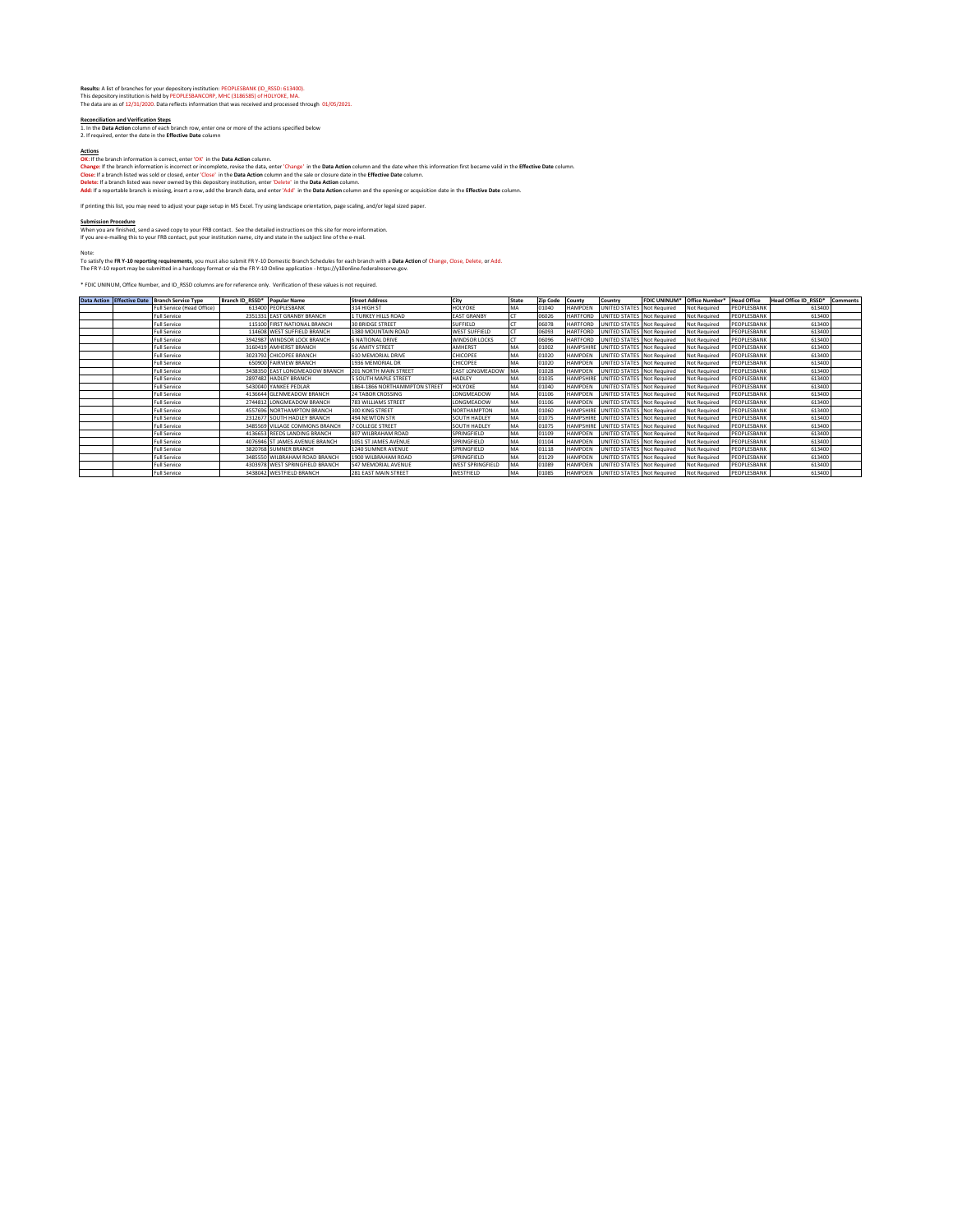FORM FR Y-6<br>December 31, 2020

Report Item 4:

Directors and Officers

List aach principal shareholder, director, trustee, partner, executive officer, or person exercising similar functions, regardless of title or compensation,<br>of the bank holding company showing the following:

| ε<br>Name and address                                                     | Prinicpal occupation, if other<br>ි      | Title or position with:<br>ම                                                                                                                                                                                      | Percentage of each class of<br>E                                                                                                                                                                                                                                                                                                                                                                                                                                       |
|---------------------------------------------------------------------------|------------------------------------------|-------------------------------------------------------------------------------------------------------------------------------------------------------------------------------------------------------------------|------------------------------------------------------------------------------------------------------------------------------------------------------------------------------------------------------------------------------------------------------------------------------------------------------------------------------------------------------------------------------------------------------------------------------------------------------------------------|
| (city state/country)                                                      | than the holding company<br>organization | (b) all direct and indirect subsidiaries<br>person is a director, trustee, partner,<br>(c) any other company in which the<br>(a) the bank holding company; and<br>of the holding company;<br>or executive officer | in a partnership are held. (List the name<br>of the company amd the percentage of<br>voting securities owned, controlled, or<br>(c) any other company, if 25 percent<br>of the bank holding company; and<br>(b) direct and indirect subsidiaries<br>securities or proportionate interest<br>or more of its outstanding voting<br>(a) the bank holding company<br>controlled, or held with power<br>voting securities owned<br>held with power to vote.)<br>to vote in: |
| South Hadley, MA 01075-1380<br>Thomas W. Senecal<br>42 San Souci Drive    | NA                                       | See Attached - Exhibit A                                                                                                                                                                                          | $\frac{4}{2}$                                                                                                                                                                                                                                                                                                                                                                                                                                                          |
| Longmeadow, MA 01106-1606<br>260 Blueberry Hill Rd<br><b>Brian Canina</b> | $\frac{4}{2}$                            | See Attached - Exhibit A                                                                                                                                                                                          | ≸                                                                                                                                                                                                                                                                                                                                                                                                                                                                      |
| So. Hadley, MA 01075-1795<br>Jacqueline B. Charron<br>12 Cedar Ridge      | $\frac{1}{2}$                            | See Attached - Exhibit A                                                                                                                                                                                          | $\leq$                                                                                                                                                                                                                                                                                                                                                                                                                                                                 |
| Southwick, MA 01077<br>Aleda DeMaria<br>1 Liberty Lane                    | ≦                                        | See Attached - Exhibit A                                                                                                                                                                                          | ≸                                                                                                                                                                                                                                                                                                                                                                                                                                                                      |
| Wilbraham, MA 01095<br>506 Mountain Road<br>Amy Roberts                   | ≸                                        | See Attached - Exhibit A                                                                                                                                                                                          | ≸                                                                                                                                                                                                                                                                                                                                                                                                                                                                      |
| Feeding Hills, MA 01030-2552<br>Michael J. Oleksak<br>15 Patriot Lane     | $\frac{1}{2}$                            | See Attached - Exhibit A                                                                                                                                                                                          | $\stackrel{\leq}{\geq}$                                                                                                                                                                                                                                                                                                                                                                                                                                                |
| South Hadley, MA 01075<br>Douglas A. Bowen<br>24 Pine Street              | ≸                                        | See Attached - Exhibit A                                                                                                                                                                                          |                                                                                                                                                                                                                                                                                                                                                                                                                                                                        |
| Cape Elizabeth, ME 04107<br>James B. Newton<br>1 Summit Road              |                                          | See Attached - Exhibit A                                                                                                                                                                                          | but owns 26% of the LLC                                                                                                                                                                                                                                                                                                                                                                                                                                                |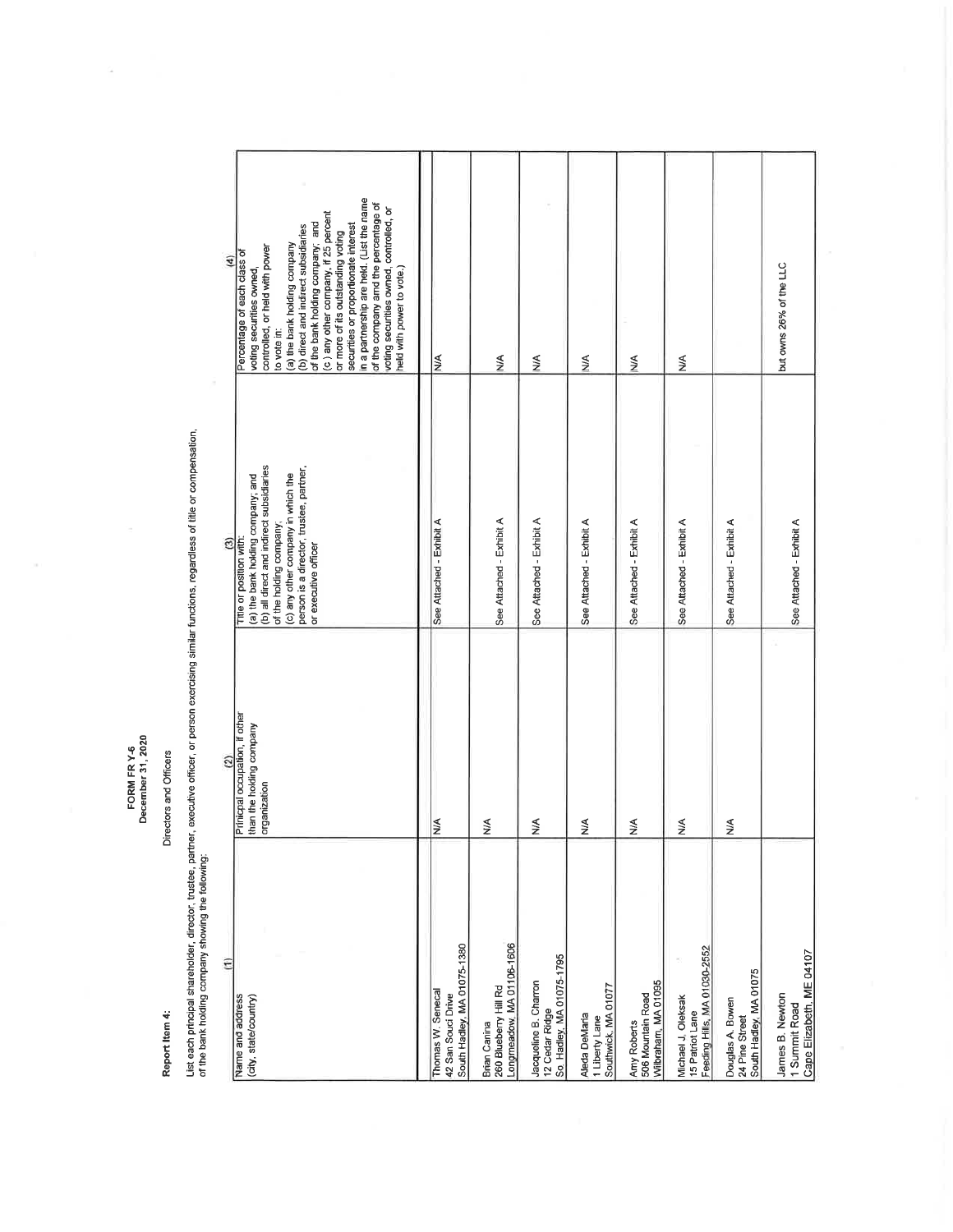FORM FR Y-6<br>December 31, 2020

 $\tilde{\epsilon}$ 

Report Item 4:

Directors and Officers

List each principal shareholder, director, trustee, partner, executive officer, or person exercising similar functions, regardless of title or compensation,<br>of the bank holding company showing the following:

| E                      | in a partnership are held. (List the name<br>of the company amd the percentage of<br>voting securities owned, controlled, or<br>(c) any other company, if 25 percent<br>of the bank holding company; and<br>(b) direct and indirect subsidiaries<br>securities or proportionate interest<br>or more of its outstanding voting<br>(a) the bank holding company<br>controlled, or held with power<br>Percentage of each class of<br>held with power to vote.)<br>voting securities owned,<br>to vote in: | CDP Fastener Group, Inc. - 51%<br>CDP Manufacturing, LLC - 51%<br>C & D Industries, Inc - 100%<br>C & D Electronics, Inc-0% | ≦<br>≥                                                         |                                                                    | TRAMBL Realty Partnership -26.7%<br>Whittlesey & Hadley P.C. - 25% | Marcus Company Inc - 58%                                           |                                                                |                                                                   |
|------------------------|--------------------------------------------------------------------------------------------------------------------------------------------------------------------------------------------------------------------------------------------------------------------------------------------------------------------------------------------------------------------------------------------------------------------------------------------------------------------------------------------------------|-----------------------------------------------------------------------------------------------------------------------------|----------------------------------------------------------------|--------------------------------------------------------------------|--------------------------------------------------------------------|--------------------------------------------------------------------|----------------------------------------------------------------|-------------------------------------------------------------------|
| $\widehat{c}$          | (b) all direct and indirect subsidiaries<br>person is a director, trustee, partner,<br>(c) any other company in which the<br>(a) the bank holding company; and<br>of the holding company;<br>Trite or position with:<br>or executive officer                                                                                                                                                                                                                                                           | See Attached - Exhibit A                                                                                                    | See Attached - Exhibit A                                       | See Attached - Exhibit A                                           | See Attached - Exhibit A                                           | See Attached - Exhibit A                                           | See Attached Exhibit A                                         | See Attached - Exhibit A                                          |
| $\widehat{\mathbf{c}}$ | Prinicpal occupation, if other<br>than the holding company<br>organization                                                                                                                                                                                                                                                                                                                                                                                                                             |                                                                                                                             |                                                                |                                                                    |                                                                    |                                                                    |                                                                |                                                                   |
| Ξ                      | Name and address<br>(city, state/country)                                                                                                                                                                                                                                                                                                                                                                                                                                                              | Holyoke, MA 01040-1301<br>40 Briarwood Drive<br>Mark P. Cutting                                                             | 20 Bridge Rd., Unit #23<br>Florence, MA 01062<br>Carol C. Katz | East Longmeadoe, MA 01028<br>64 Windham Drive<br>Michael L. Klofas | South Hadley, MA 01075<br>25 Brainerd Street<br>Thomas A. Terry    | Longmeadow, MA 01106-2332<br>Susan Goldsmith<br>104 Fairhill Drive | Sunderland, MA 01375<br>72 Reservation Road<br>Anne M. Paradis | 56 Deep Brook Harbor<br>Timothy J. Reynolds<br>Suffield, CT 06078 |

 $\overline{\chi}$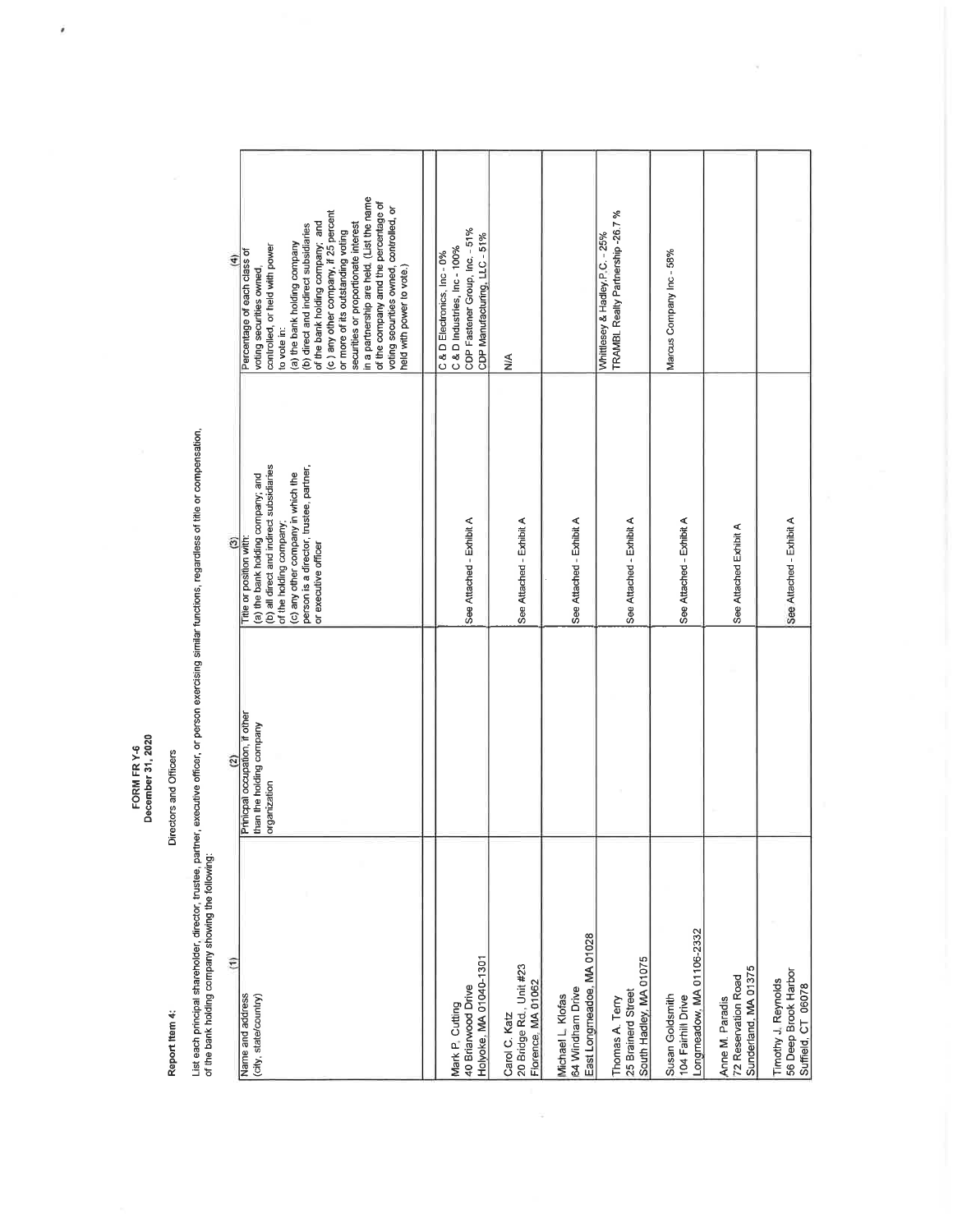FORM FR Y-6<br>December 31, 2020

 $\overline{\phantom{a}}$ 

Report Item 4:

# Directors and Officers

Ļ

List each principal shareholder, director, trustee, partner, executive officer, or person exercising similar functions, regardless of title or compensation,<br>of the bank holding company showing the following: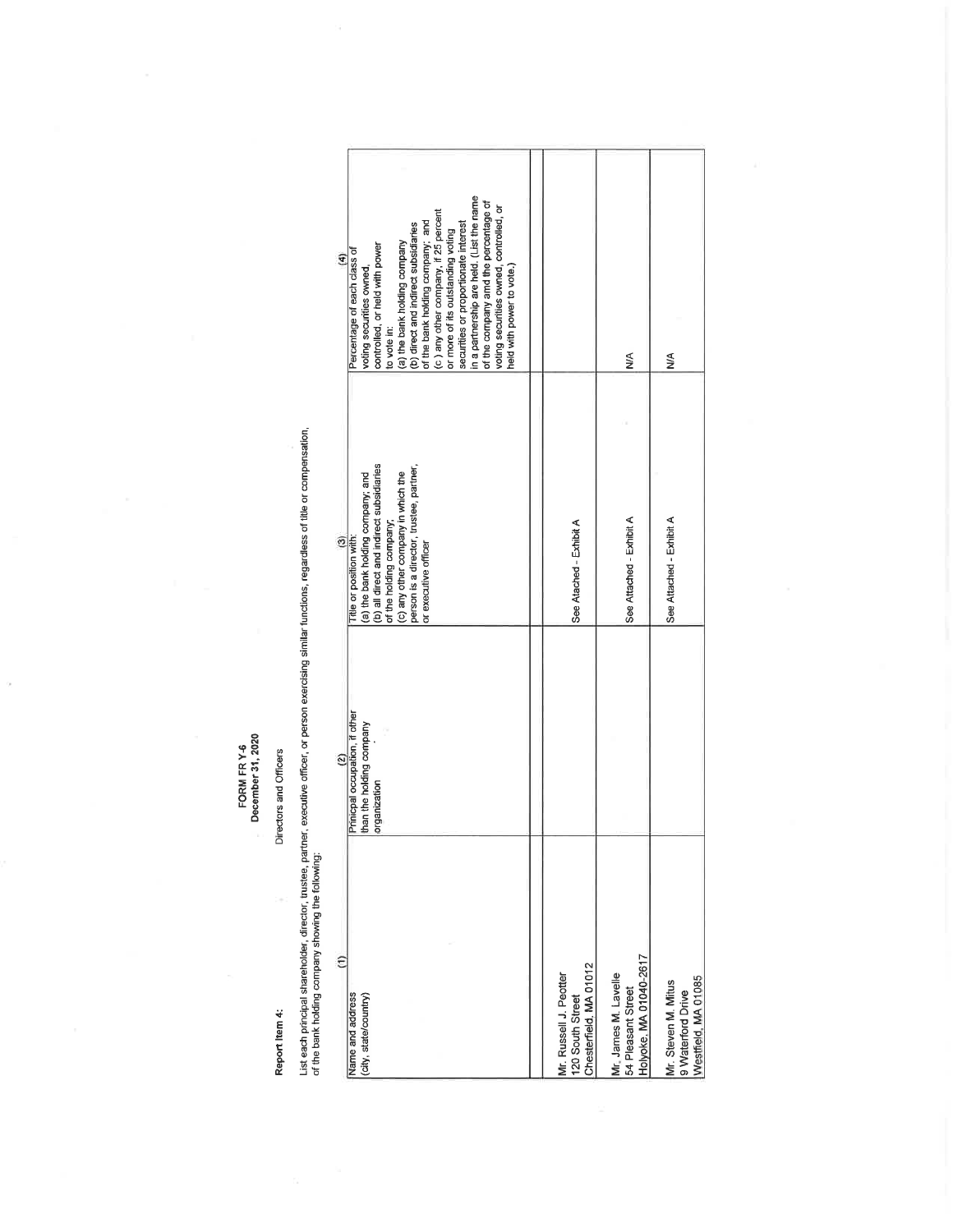

# **Thomas W. Senecal**

President, CEO & Chairman of Board, PeoplesBank President, CEO & Chairman of Board, PeoplesBancorp MHC Director and President & CEO, TNOP, Inc. Director and President & CEO, Arundo, Inc. Director & President & CEO, PBHQ Whitney, Inc. Director & President & CEO, PB Partners, Inc. Director and President, NEFWC, Inc. Corporator, Loomis Communities, Inc.

# Michael J. Oleksak

**Executive Vice President, PeoplesBank** Executive Vice President, PeoplesBancorp, MHC Director and Executive Vice President, TNOP, Inc. Director, PBHQ Whitney, Inc. Executive Vice President, PB Partners, Inc. Board Member, Springfield Technical Community College Foundation **Trustee, Springfield Museums** 

# **Brian Canina**

Executive Vice President, CFO & Treasurer, PeoplesBank Treasurer, PeoplesBancorp, MHC Director, Senior Vice President, CFO, Treasurer & Secretary, TNOP, Inc. SVP, CFO, Treasurer & Secretary, Arundo, Inc. Director, Treasurer, & Secretary PBHQ Whitney, Inc. CFO. Treasurer & Secretary, PB Partners, Inc. CFO, Treasurer & Secretary, NEFWC, Inc. Director, Holyoke Medical Center Director, Treasurer, Children's Study Home

# Jacqueline B. Charron

Senior Vice President, PeoplesBank Member (through Feb 2019), COCC Strategic Development Council Director, President, Chair - Audit Committee, Member - Finance, Investment, & Governance Committees The Food Bank of Western Massachusetts Member, American Bankers Association Risk Conference Board

# **Aleda DeMaria**

Senior Vice President, PeoplesBank Member, Board of Directors, Dress for Success Western Massachusetts Advisor, ABA Stonier Graduate School of Banking

# **Amy Roberts**

Senior Vice President, PeopleBank Marketing Co-Chair, Board of Directors, Springfield Public Forum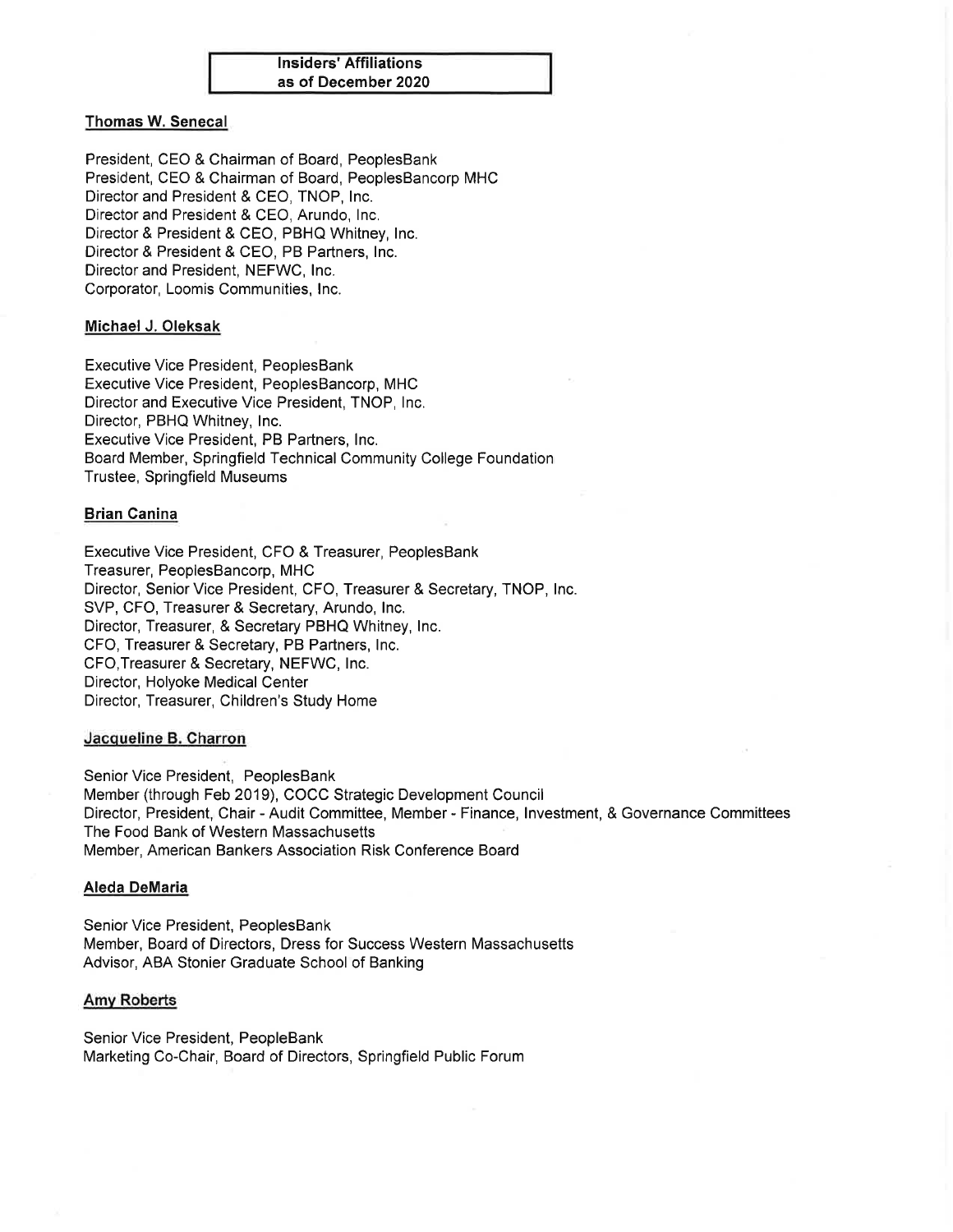| <b>Insiders' Affiliations</b> |
|-------------------------------|
| as of December 2020           |

# Douglas A. Bowen

Trustee, PeoplesBancorp, MHC Director, PeoplesBank

# **Mark P. Cutting**

Trustee, PeoplesBancorp, MHC Director, PeoplesBank Owner, President & Treasurer, C & D Electronics, Inc. Owner, President & Treasurer, C & D Industries, Inc.

# Susan R. Goldsmith

Trustee, PeoplesBancorp, MHC Director, PeoplesBank President, Marcus Company, Inc. Director, Holyoke Community College Foundation Director & Chairman, JGS Lifecare, Inc.

#### Carol C. Katz

Trustee, PeoplesBancorp, MHC Director, PeoplesBank Director, Arundo, Inc. Director, PB Partners. Inc. Director, NEFWC, Inc. Treasurer & Board Member, Friends of Cooley Dickinson Hospital State- Certified Counselor for the SHINE Program (volunteer)

# Michael L. Klofas

Trustee, PeoplesBancorp, MHC Director, PeoplesBank Director, Compensation Committee Member, Nominating Committee Member - Dawson Geophysical Company

#### James M. Lavelle

Trustee, PeoplesBancorp, MHC Director, PeoplesBank General Manager, Holyoke Gas & Electric Director/President, Holyoke Solar Cooperative Director/President, Massachusetts Clean Energy Cooperative Director, Holyoke Community College Foundation, Inc. Director, Massachusetts Municipal Wholesale Electric Co. Director, Public Utilities Risk Management Association Director, Greater Holyoke Chamber of Commerce Finance Committee, St. Jerome's Parish Director, Northeast Public Power Association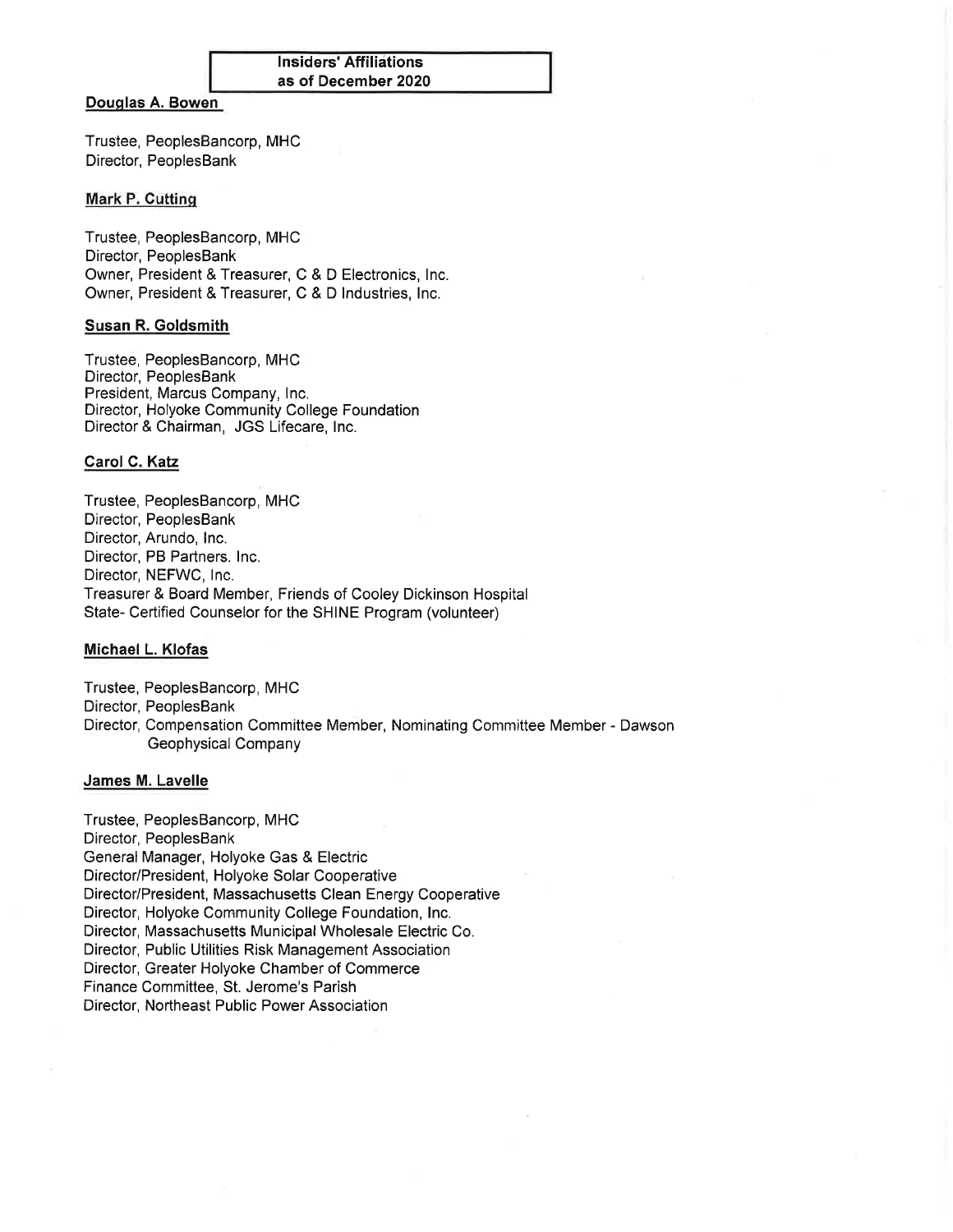| Insiders' Affiliations |  |
|------------------------|--|
| as of December 2020    |  |

# James B. Newton, Jr.

Trustee, PeoplesBancorp, MHC Director, PeoplesBank Director, Arundo, Inc. Director, PB Partners. Inc. Director, NEFWC, Inc. Partner, Director and Executive Chairman, Horizons Solutions, LLC Director, EDGE Global Supply

#### **Anne M. Paradis**

Trustee, PeoplesBancorp, MHC Director, PeoplesBank Director, Northwestern Mutual Director, Baystate Health Systems Director, Community Foundation of Western Massachusetts

#### Russell J. Peotter

Trustee, PeoplesBancorp, MHC Director, PeoplesBank Councilor, Chair, Hampshire Council of Governments Director, American Public Television (Eastern Educational TV Network) Director, Springfield Central Cultural District Corporate Trustee, Chairman's Advisory Council, The Trustees of Reservations Director, MassCreative, Inc. Boston Board Member, Greater Northampton Chamber of Commerce Director, Chair, Hilltown Land Trust Director, Enchanted Circle Theatre Director, Double Edge Theater Director, Chair, One Hampshire Economic Initiaitve Director, Chair, Leadership Pioneer Valley Coordinating Council Trustee, PVPC Plan for Progress

#### **Timothy J. Reynolds**

Trustee, PeoplesBancorp, MHC Director, PeoplesBank Director & Board Chairman, Mary'sPlace, Windsor, CT Partner, FML CPA's Board of Selectmen, Town of Suffield Senior active member, Enfield Rotary Club

#### Thomas A. Terry

Trustee, PeoplesBancorp, MHC Director, PeoplesBank Partner, CPA, Whittlesey & Hadley, P.C. Director & Treasurer, Holyoke Lions Club Director & Treasurer, So. Hadley Swim Club Director & Treasurer, Michael E. Smith Endowment for Excellence in Education Chair, Appropriations Committee, Town of South Hadley Partner, TRAMBL Realty Partnership